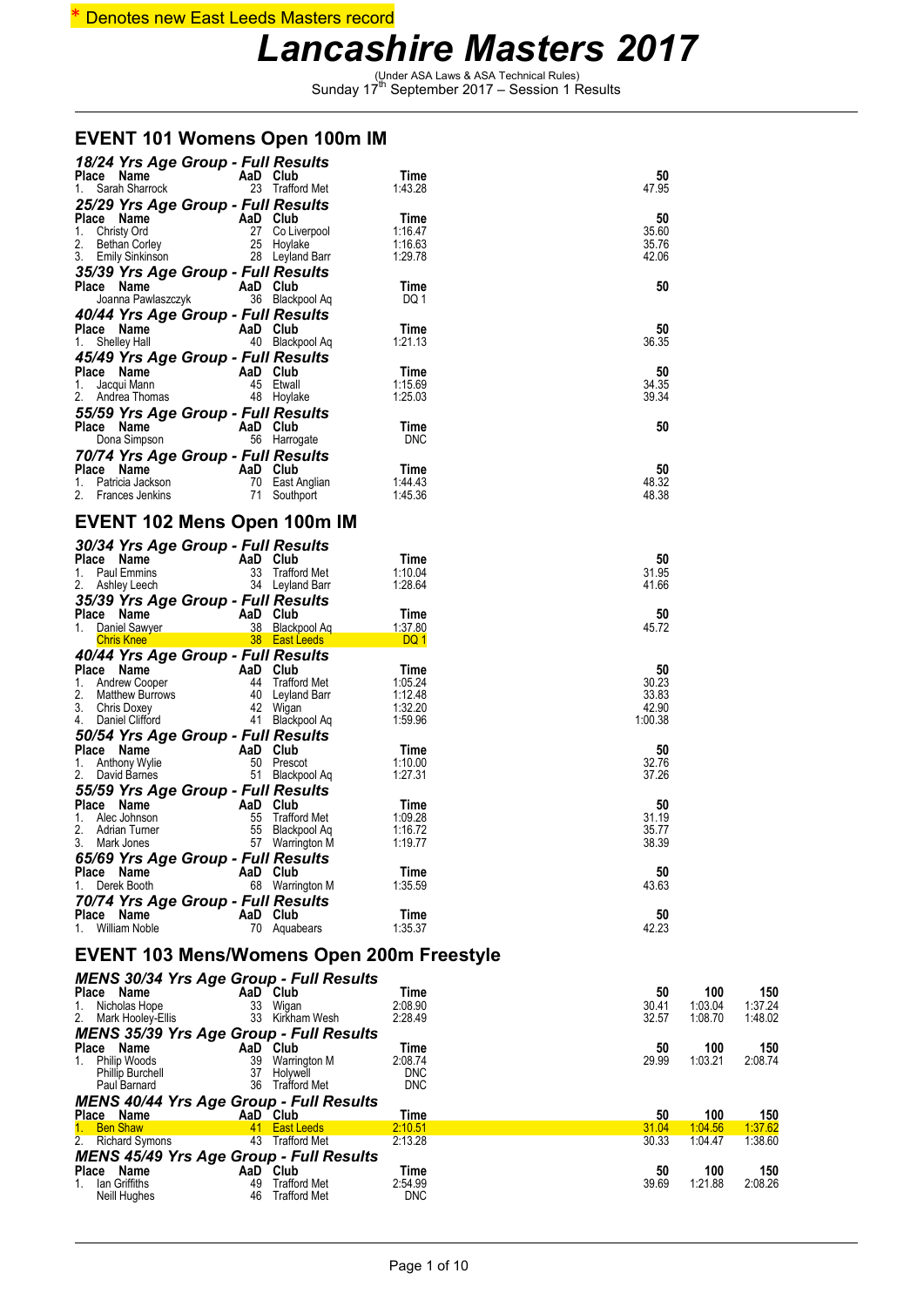(Under ASA Laws & ASA Technical Rules) Sunday 17th September 2017 – Session 1 Results

| <b>MENS 50/54 Yrs Age Group - Full Results</b>            |                 |                 |            |       |         |         |
|-----------------------------------------------------------|-----------------|-----------------|------------|-------|---------|---------|
| Place Name                                                |                 | AaD Club        | Time       | 50    | 100     | 150     |
| 1. Russell Mason                                          |                 | 54 Warrington M | 2:14.42    | 31.45 | 1:05.60 | 1:40.40 |
| 2.<br>Andrew Bennett                                      |                 | 53 Warrington M | 2:18.72    | 32.37 | 1:06.67 | 1:42.38 |
| 3.<br>David Barnes                                        |                 | 51 Blackpool Aq | 3:04.86    | 35.98 | 1:21.02 | 2:11.86 |
| Christopher Horne                                         |                 | 50 Leyland Barr | <b>DNC</b> |       |         |         |
| <b>MENS 55/59 Yrs Age Group - Full Results</b>            |                 |                 |            |       |         |         |
| Place Name<br><b>Example 2</b> AaD Club                   |                 |                 | Time       | 50    | 100     | 150     |
| 1. Mark Jones                                             |                 | 57 Warrington M | 2:25.23    | 33.93 | 1:10.70 | 1:48.42 |
| Steven Willder <b>Steven</b>                              |                 | 58 Blackpool Ag | <b>DNC</b> |       |         |         |
| <b>MENS 70/74 Yrs Age Group - Full Results</b>            |                 |                 |            |       |         |         |
| <b>Prace Name</b><br>1. Graham Padgett<br>2. Bill Podform |                 |                 | Time       | 50    | 100     | 150     |
|                                                           |                 | 70 Warrington M | 2:38.78    | 36.97 | 1:16.62 | 1:57.80 |
| 2. Bill Redfern                                           |                 | 71 Co Chester   | 2:47.17    | 39.03 | 1:20.60 | 2:04.44 |
| <b>MENS 75/79 Yrs Age Group - Full Results</b>            |                 |                 |            |       |         |         |
| Place Name AaD Club                                       |                 |                 | Time       | 50    | 100     | 150     |
| 1. Keith Leary <b>Example 20</b>                          |                 | 78 Blackpool Aq | 3:57.57    | 52.09 | 1:53.63 | 2:56.82 |
| <b>WOMENS 25/29 Yrs Age Group - Full Results</b>          |                 |                 |            |       |         |         |
| Place Name                                                | <b>AaD</b> Club |                 | Time       | 50    | 100     | 150     |
| 1. Jamie-Leigh Clayton                                    |                 | 27 Trafford Met | 2:40.29    | 38.22 | 1:19.13 | 2:00.87 |
| <b>WOMENS 40/44 Yrs Age Group - Full Results</b>          |                 |                 |            |       |         |         |
| <b>Example 2</b> AaD Club<br>Place Name                   |                 |                 | Time       | 50    | 100     | 150     |
| 1. Claire Sawers                                          |                 | 41 Wigan        | 2:43.03    | 36.17 | 1:17.02 | 2:00.06 |
|                                                           |                 |                 |            |       |         |         |
| <b>WOMENS 45/49 Yrs Age Group - Full Results</b>          |                 |                 |            |       |         |         |
| Place Name<br><b>Example 2</b> AaD Club                   |                 |                 | Time       | 50    | 100     | 150     |
| 1. Nicola Latty                                           |                 | 46 Holywell     | 2:17.44    | 32.42 | 1:07.23 | 1:42.60 |
| <b>WOMENS 55/59 Yrs Age Group - Full Results</b>          |                 |                 |            |       |         |         |
| Place Name<br><b>Example 2</b> AaD Club                   |                 |                 | Time       | 50    | 100     | 150     |
| Dona Simpson                                              |                 | 56 Harrogate    | <b>DNC</b> |       |         |         |
| <b>WOMENS 60/64 Yrs Age Group - Full Results</b>          |                 |                 |            |       |         |         |
| Place Name<br><b>Example 21 AaD</b> Club                  |                 |                 | Time       | 50    | 100     | 150     |
| Jill Jones                                                |                 | 60 Blackpool Aq | 2:38.30    | 35.60 | 1:15.35 | 1:57.09 |
| <b>WOMENS 70/74 Yrs Age Group - Full Results</b>          |                 |                 |            |       |         |         |
| Place Name                                                | AaD Club        |                 | Time       | 50    | 100     | 150     |
| 1. Patricia Jackson                                       |                 | 70 East Anglian | 3:31.91    | 48.05 | 1:42.22 | 2:38.06 |
|                                                           |                 |                 |            |       |         |         |

### **EVENT 104 Womens Open 50m Backstroke**

| 18/24 Yrs Age Group - Full Results<br>AaD Club<br>Name<br>Place | Time<br>32.12 |
|-----------------------------------------------------------------|---------------|
|                                                                 |               |
| Louisa Zolkiewski<br>24<br>Trafford Met<br>1.                   |               |
| Sarah Sharrock<br>23<br><b>Trafford Met</b><br>2.               | 49.62         |
| 35/39 Yrs Age Group - Full Results                              |               |
| AaD Club<br>Place Name                                          | Time          |
| 39 Leyland Barr<br>1. Debbie Taylor                             | 44.10         |
| 45/49 Yrs Age Group - Full Results                              |               |
| Name<br>AaD Club<br>Place                                       | Time          |
| Trafford Met<br>47<br>1. Helen Sadler                           | 34.09         |
| 2. Andrea Thomas<br>48<br>Hoylake                               | 42.37         |
| 55/59 Yrs Age Group - Full Results                              |               |
| Name<br>AaD Club<br>Place                                       | Time          |
| 55<br>Pamela Lane<br>Leyland Barr                               | 49.53         |
| 55 East Leeds<br>Julie Hoyle                                    | <b>DNC</b>    |
| 70/74 Yrs Age Group - Full Results                              |               |
| AaD Club<br>Place Name                                          | <b>Time</b>   |
| Patricia Jackson<br>70<br>East Anglian<br>$1_{-}$               | 46.12         |
| 2.<br>Frances Jenkins<br>Southport<br>71                        | 46.32         |

### **EVENT 105 Mens Open 50m Backstroke**

| 18/24 Yrs Age Group - Full Results                                                                                                                                                          |                                           |
|---------------------------------------------------------------------------------------------------------------------------------------------------------------------------------------------|-------------------------------------------|
| AaD Club<br>Place Name<br>24 Co Liverpool<br>Gregory Thomas                                                                                                                                 | Time<br><b>DNC</b>                        |
| 30/34 Yrs Age Group - Full Results<br>Place Name<br>AaD Club<br>33<br>1. Nicholas Hope<br>Wigan                                                                                             | Time<br>30.27                             |
| 35/39 Yrs Age Group - Full Results<br>Place Name<br>AaD Club<br>1. Neil Hitchman<br>37 Trafford Met<br>2. Daniel Sawyer<br>38<br>Blackpool Ag<br>James Barwick<br>35 East Leeds             | Time<br>30.68<br>50.98<br>DQ <sub>2</sub> |
| 40/44 Yrs Age Group - Full Results<br>AaD Club<br>Place Name<br>1. Matthew Burrows<br>40<br>Leyland Barr<br>2. Daniel Clifford<br>Blackpool Aq<br>41<br>Kirkham Wesh<br>43<br>Jonathan Tuck | Time<br>34.14<br>52.42<br>DQ <sub>2</sub> |
| 45/49 Yrs Age Group - Full Results<br>Club<br>AaD<br>Place Name<br>Paul Clemence<br>47<br>East Leeds                                                                                        | Time<br>DNC                               |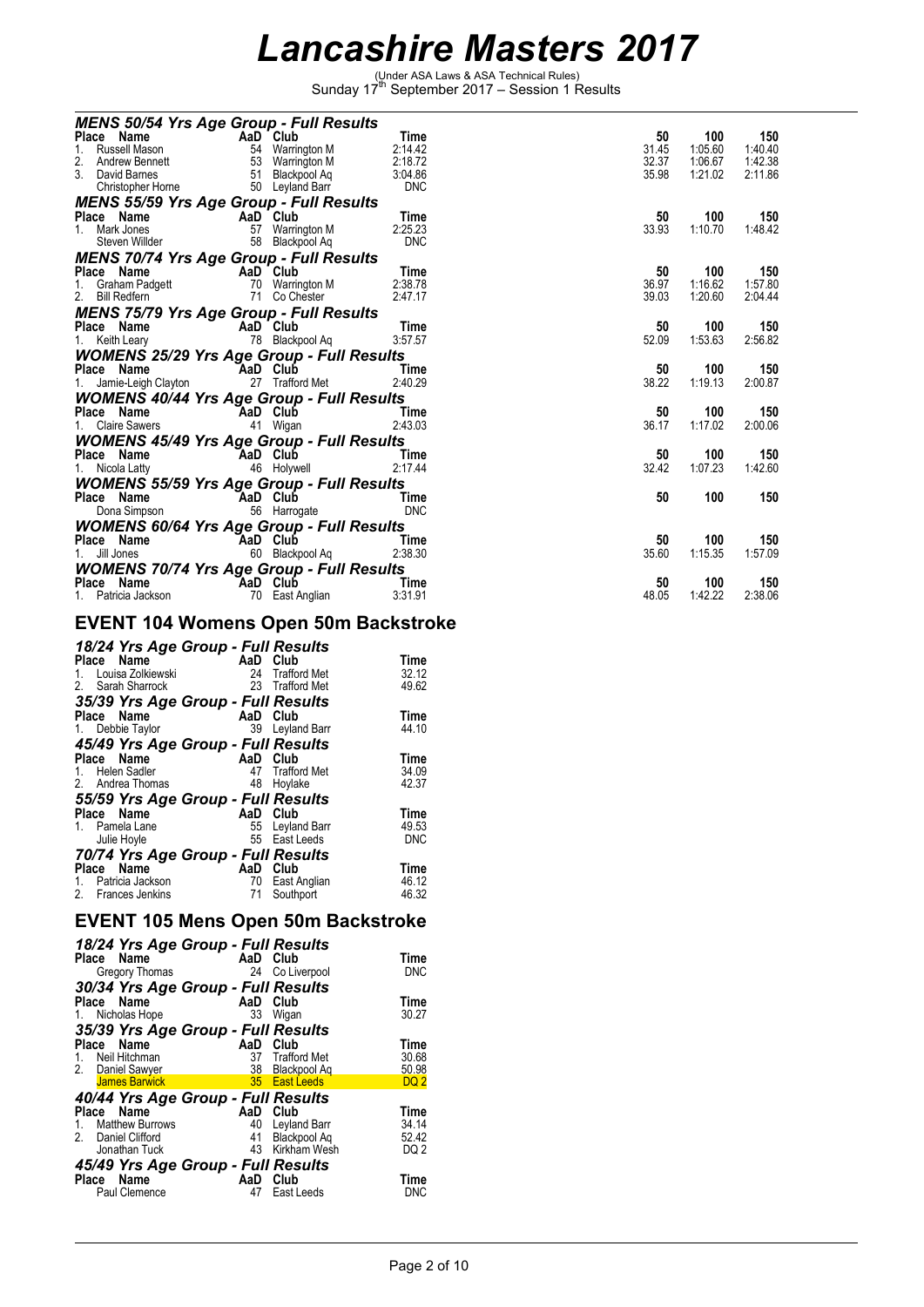(Under ASA Laws & ASA Technical Rules) Sunday 17th September 2017 – Session 1 Results

| 50/54 Yrs Age Group - Full Results                                                                                                                          |          |                                        | Time                           |                |  |  |
|-------------------------------------------------------------------------------------------------------------------------------------------------------------|----------|----------------------------------------|--------------------------------|----------------|--|--|
| <b>Place Name</b><br>1. Robert Hudson<br>1. Robert Hudson<br>1. Blackp                                                                                      |          | 50 Blackpool Aq                        | 1:07.45                        |                |  |  |
| 55/59 Yrs Age Group - Full Results                                                                                                                          |          |                                        | Time                           |                |  |  |
| Place Name<br>1. Philip Thomas<br>1. Philip Thomas<br>1. Philip Thomas                                                                                      |          | 55 Manch Tri                           | 38.67                          |                |  |  |
| 65/69 Yrs Age Group - Full Results                                                                                                                          |          |                                        | Time                           |                |  |  |
| Place Name<br>1. Derek Booth 68 Warrington M                                                                                                                |          |                                        | 43.36                          |                |  |  |
| <b>EVENT 106 Womens Open 100m Breaststroke</b>                                                                                                              |          |                                        |                                |                |  |  |
| 25/29 Yrs Age Group - Full Results                                                                                                                          |          |                                        |                                |                |  |  |
| Place Name<br><b>Place Name</b><br>1. Emily Sinkinson <b>Canada Care 1. Emily Sinkinson</b> 28 Leyland Barr                                                 |          |                                        | Time<br>1:32.34                | 50<br>43.23    |  |  |
|                                                                                                                                                             |          |                                        |                                |                |  |  |
|                                                                                                                                                             |          |                                        | Time<br>1:23.18                | 50<br>39.30    |  |  |
|                                                                                                                                                             |          |                                        | 1:35.91                        | 45.07          |  |  |
| Prace Name<br>1. Carole Jepson<br>2. Debbie Taylor<br>40/44 Yrs Age Group - Full Press and Bar<br>40/44 Yrs Age Group - Full Press and Bar                  |          |                                        |                                |                |  |  |
| <b>Place Name</b><br>1. Claire Sawers<br>1. Claire Sawers<br>1. Wigan                                                                                       |          |                                        | Time<br>1:34.28                | 50<br>43.87    |  |  |
| 45/49 Yrs Age Group - Full Results                                                                                                                          |          |                                        |                                |                |  |  |
| <b>Place Name</b><br>1. Nicola Latty <b>Canadian AD Club</b><br>46 Holywell                                                                                 |          |                                        | Time<br>1:26.20                | 50<br>41.88    |  |  |
| 50/54 Yrs Age Group - Full Results                                                                                                                          |          |                                        |                                |                |  |  |
| <b>Place Name</b><br>1. Geraldine Bolton<br>1. Geraldine Bolton<br>1. Geraldine Bolton<br>1. Geraldine Bolton<br>1. Geraldine Bolton<br>1. Geraldine Bolton |          |                                        | Time<br>1.29.82                | 50             |  |  |
| 70/74 Yrs Age Group - Full Results                                                                                                                          |          |                                        |                                | 41.96          |  |  |
| Place Name<br>1. Frances Jenkins<br>1 South                                                                                                                 |          |                                        | Time                           | 50             |  |  |
|                                                                                                                                                             |          | 71 Southport                           | 1:46.13                        | 50.69          |  |  |
| <b>EVENT 107 Mens Open 100m Breaststroke</b>                                                                                                                |          |                                        |                                |                |  |  |
| 18/24 Yrs Age Group - Full Results                                                                                                                          |          |                                        | Time                           | 50             |  |  |
| <b>Place Name</b><br>1. Joseph Keeley<br>1. Joseph Keeley<br>24 Trafford Met                                                                                |          |                                        | 1:11.08                        | 32.65          |  |  |
| 25/29 Yrs Age Group - Full Results                                                                                                                          |          |                                        |                                |                |  |  |
| Place Name<br>1. Dean Heaps<br>1. Dean Heaps<br>25 Preston                                                                                                  |          |                                        | Time<br>1:08.36                | 50<br>32.79    |  |  |
| 35/39 Yrs Age Group - Full Results                                                                                                                          |          |                                        |                                |                |  |  |
| Place Name <b>AaD Club</b><br>1. Chris Knee 38 East Leeds                                                                                                   |          |                                        | <u>Time</u><br><u>1:11.99*</u> | 50<br>33.73    |  |  |
|                                                                                                                                                             |          |                                        | 1:14.46                        | 35.06          |  |  |
| 40/44 Yrs Age Group - Full Results                                                                                                                          |          |                                        | 1:18.07                        | 34.95          |  |  |
|                                                                                                                                                             |          |                                        | Time                           | 50             |  |  |
| Place Name AaD Club<br>1. Andrew Cooper 44 Trafford Met<br>2. Adam Parkinson 41 Winsford                                                                    |          |                                        | 1:11.42<br>1:18.68             | 34.86<br>35.88 |  |  |
| 45/49 Yrs Age Group - Full Results                                                                                                                          |          |                                        |                                |                |  |  |
| Place<br>Name<br>1.<br>Peter Wilmot                                                                                                                         | AaD      | Club<br>45 Blackpool Aq                | Time<br>1:14.06                | 50<br>33.97    |  |  |
| 2.<br>Christopher Hamer                                                                                                                                     |          | 45 Leyland Barr                        | 1:14.59                        | 34.84          |  |  |
| 3.<br>Ross Bowie<br>Neill Hughes                                                                                                                            | 47       | Blackpool Aq<br>46 Trafford Met        | 1:40.40<br><b>DNC</b>          | 45.54          |  |  |
| 50/54 Yrs Age Group - Full Results                                                                                                                          |          |                                        |                                |                |  |  |
| Place Name<br>Anthony Wylie<br>1.                                                                                                                           | AaD Club | 50 Prescot                             | Time<br>1:18.42                | 50<br>36.69    |  |  |
| 55/59 Yrs Age Group - Full Results                                                                                                                          |          |                                        |                                |                |  |  |
| Place Name<br>1. Jeremy Greaves                                                                                                                             | AaD Club | 57 East Leeds                          | Time<br><u>1:25.40</u>         | 50<br>38.81    |  |  |
| Mark Jones<br>2.                                                                                                                                            |          | 57 Warrington M                        | 1:30.09                        | 42.32          |  |  |
| 60/64 Yrs Age Group - Full Results                                                                                                                          |          |                                        |                                |                |  |  |
| Place Name<br>David Burchell<br>1.                                                                                                                          | AaD Club | 62 Mold                                | Time<br>1:29.08                | 50<br>41.77    |  |  |
| <b>EVENT 108 Womens Open 50m Freestyle</b>                                                                                                                  |          |                                        |                                |                |  |  |
| 18/24 Yrs Age Group - Full Results                                                                                                                          |          |                                        |                                |                |  |  |
| Place Name                                                                                                                                                  | AaD Club |                                        | Time                           |                |  |  |
| Louisa Zolkiewski<br>1.<br>2.<br>Sarah Sharrock                                                                                                             | 24       | <b>Trafford Met</b><br>23 Trafford Met | 28.01<br>42.01                 |                |  |  |
| 25/29 Yrs Age Group - Full Results                                                                                                                          |          |                                        |                                |                |  |  |
| Place Name<br>Jamie-Leigh Clayton<br>1.                                                                                                                     | AaD Club | 27 Trafford Met                        | Time<br>33.84                  |                |  |  |
| 35/39 Yrs Age Group - Full Results                                                                                                                          |          |                                        |                                |                |  |  |

**Place Name AaD Club Time** 1. Joanna Pawlaszczyk 36 Blackpool Aq 38.86

**Place Name AaD Club Time**<br>1. Shelley Hall 40 Blackpool Aq 30.68

*40/44 Yrs Age Group - Full Results*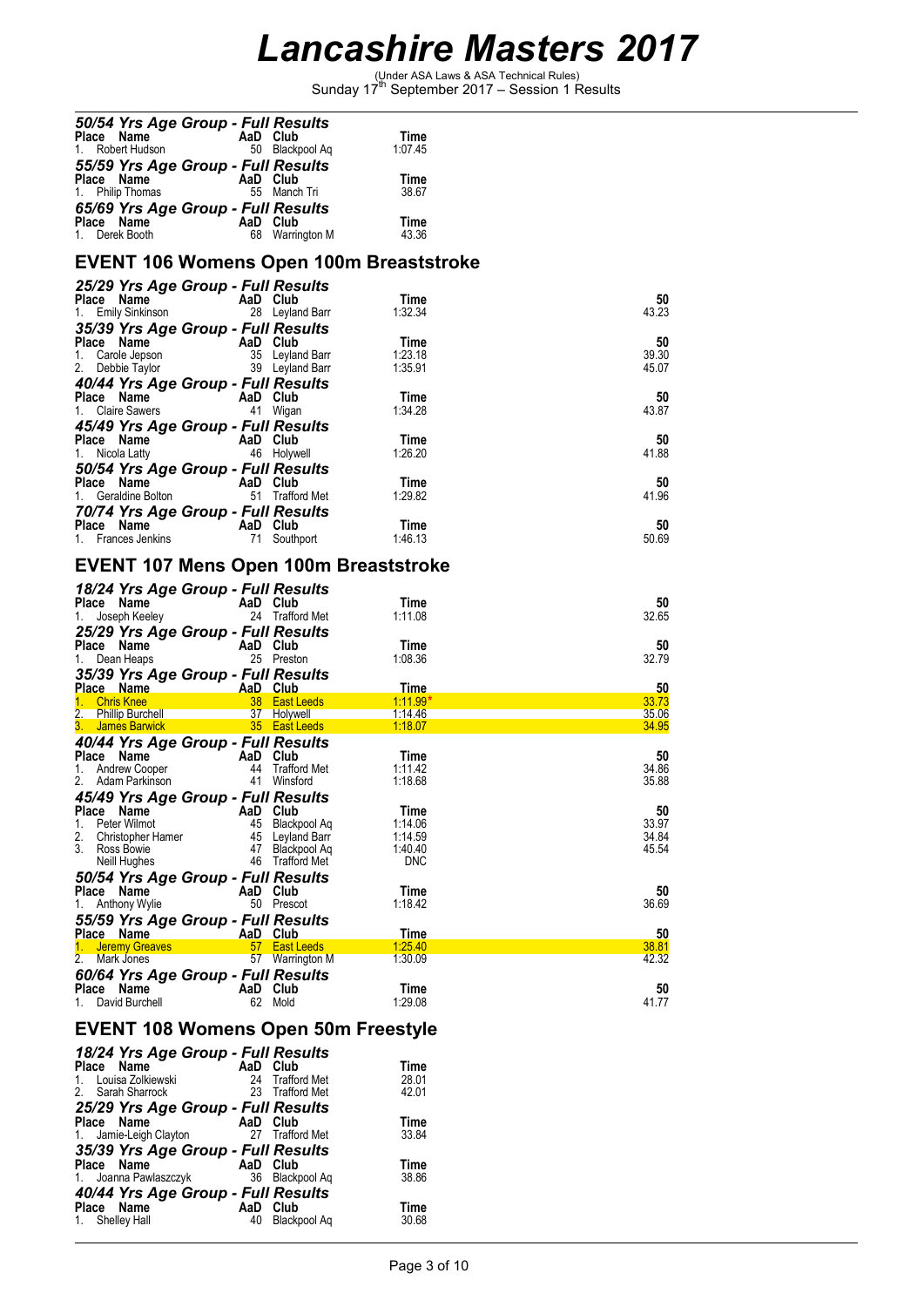(Under ASA Laws & ASA Technical Rules) Sunday 17th September 2017 – Session 1 Results

|             | 45/49 Yrs Age Group - Full Results               |                 |                                          |                 |
|-------------|--------------------------------------------------|-----------------|------------------------------------------|-----------------|
| Place       | Name                                             | AaD             | Club                                     | Time            |
| 1.          | Helen Sadler                                     | 47              | Trafford Met                             | 28.36           |
| 2.          | Jacqui Mann                                      | 45              | Etwall                                   | 29.51           |
|             | 50/54 Yrs Age Group - Full Results               |                 |                                          |                 |
| Place       | Name                                             | AaD Club        |                                          | Time            |
| 1.          | Judy Brown                                       |                 | 53 Warrington M                          | 30.93           |
|             | 55/59 Yrs Age Group - Full Results               |                 |                                          |                 |
| Place<br>1. | Name<br><b>Christine Daly</b>                    | AaD<br>57       | Club<br>Barrow LD                        | Time<br>35.58   |
| 2.          | Pamela Lane                                      | 55              | Leyland Barr                             | 42.49           |
|             | Dona Simpson                                     | 56              | Harrogate                                | <b>DNC</b>      |
|             | Julie Hoyle                                      | 55              | East Leeds                               | <b>DNC</b>      |
|             | 60/64 Yrs Age Group - Full Results               |                 |                                          |                 |
| Place       | Name                                             | AaD Club        |                                          | Time            |
|             | 1. Judith Zolkiewski                             | 60              | <b>Trafford Met</b>                      | 58.56           |
|             |                                                  |                 |                                          |                 |
|             |                                                  |                 | <b>EVENT 109 Mens Open 50m Freestyle</b> |                 |
|             | 18/24 Yrs Age Group - Full Results               |                 |                                          |                 |
|             | Place Name                                       | AaD Club        |                                          | Time            |
| 1.          | Joseph Keeley                                    | 24              | <b>Trafford Met</b>                      | 26.12           |
|             | Gregory Thomas                                   | 24              | Co Liverpool                             | <b>DNC</b>      |
|             | 25/29 Yrs Age Group - Full Results               |                 |                                          |                 |
|             | Place Name                                       | AaD Club        |                                          | Time            |
| 1.          | Carl Naven                                       | 27              | Aquabears                                | 26.37           |
|             | 30/34 Yrs Age Group - Full Results               |                 |                                          |                 |
|             | Place Name                                       | AaD Club        |                                          | Time            |
| 1.          | Adam Carlisle                                    | 33              | Blackpool Ag                             | 26.23           |
| 2.<br>3.    | Paul Emmins                                      | 33<br>33        | <b>Trafford Met</b><br>Kirkham Wesh      | 26.48<br>28.73  |
| 4.          | Mark Hooley-Ellis<br>Ashley Leech                | 34              | Leyland Barr                             | 31.85           |
|             |                                                  |                 |                                          |                 |
|             | 35/39 Yrs Age Group - Full Results<br>Place Name | AaD Club        |                                          | Time            |
| 1.          | <b>Chris Knee</b>                                | 38              | <b>East Leeds</b>                        | 24.40           |
|             | 2. Neil Hitchman                                 | 37 <sup>2</sup> | Trafford Met                             | 25.92           |
|             | 3. James Barwick                                 | 35 <sup>2</sup> | <b>East Leeds</b>                        | 28.07           |
| 4.          | Daniel Sawyer                                    | 38              | Blackpool Aq                             | 35.99           |
|             |                                                  |                 |                                          |                 |
|             | Stephen Barton                                   |                 | 35 Trafford Met                          | <b>DNC</b>      |
|             | 40/44 Yrs Age Group - Full Results               |                 |                                          |                 |
| Place       | Name                                             | AaD Club        |                                          | Time            |
| 1.          | <b>Andrew Cooper</b>                             | 44              | Trafford Met                             | 25.90           |
| 2.          | Matthew Burrows                                  | 40              | Leyland Barr                             | 28.69           |
|             | 3. Adam Parkinson                                | 41              | Winsford                                 | 30.23           |
|             | 4. Chris Doxey                                   | 42<br>41        | Wigan                                    | 35.36<br>41.23  |
|             | 5. Daniel Clifford<br>Jonathan Tuck              |                 | Blackpool Aq<br>43 Kirkham Wesh          | <b>DNF</b>      |
|             |                                                  |                 |                                          |                 |
|             | 45/49 Yrs Age Group - Full Results               | AaD             | Club                                     | Time            |
|             | Place Name<br>1. Paul Clemence                   | 47              | East Leeds                               | 24.82           |
| 2.          | Peter Wilmot                                     | 45              | <b>Blackpool Aq</b>                      | 27.23           |
| 3.          | lan Griffiths                                    | 49              | <b>Trafford Met</b>                      | 32.89           |
| 4.          | Ross Bowie                                       | 47              | Blackpool Aq                             | 35.13           |
|             | 50/54 Yrs Age Group - Full Results               |                 |                                          |                 |
| Place       | Name                                             | AaD             | Club                                     | Time            |
| 1.          | <b>Andrew Bennett</b>                            | 53              | Warrington M                             | 27.32           |
| 2.          | David Barnes                                     | 51              | Blackpool Aq                             | 30.31           |
| 3.          | Christopher Horne<br>Robert Hudson               | 50<br>50        | Leyland Barr                             | 32.46<br>41.54  |
| 4.          |                                                  |                 | Blackpool Aq                             |                 |
|             | 55/59 Yrs Age Group - Full Results               |                 |                                          |                 |
| Place       | Name<br>Alec Johnson                             | AaD<br>55       | Club                                     | Time            |
| 1.<br>2.    | <b>Adrian Turner</b>                             | 55              | <b>Trafford Met</b><br>Blackpool Aq      | 26.86<br>29.33  |
| 3.          | <b>Philip Thomas</b>                             | 55              | Manch Tri                                | 31.10           |
|             | Steven Willder                                   | 58              | Blackpool Aq                             | <b>DNC</b>      |
|             | 65/69 Yrs Age Group - Full Results               |                 |                                          |                 |
| Place       | Name                                             | AaD Club        |                                          | Time            |
| 1.          | Derek Booth                                      | 68              | Warrington M                             | 34.23           |
|             | 70/74 Yrs Age Group - Full Results               |                 |                                          |                 |
|             | Place Name                                       | AaD Club        |                                          | Time            |
| 1.          | <b>William Noble</b>                             | 70              | Aquabears                                | 36.72           |
|             | 75/79 Yrs Age Group - Full Results               |                 |                                          |                 |
| Place       | Name                                             | AaD             | Club                                     | Time            |
| 1.          | Keith Leary                                      | 78              | Blackpool Aq                             | 45.52           |
|             | 80/84 Yrs Age Group - Full Results               |                 |                                          |                 |
| 1.          | Place Name<br>John Dean                          | AaD<br>81       | Club<br>Hyde Seal                        | Time<br>1:15.23 |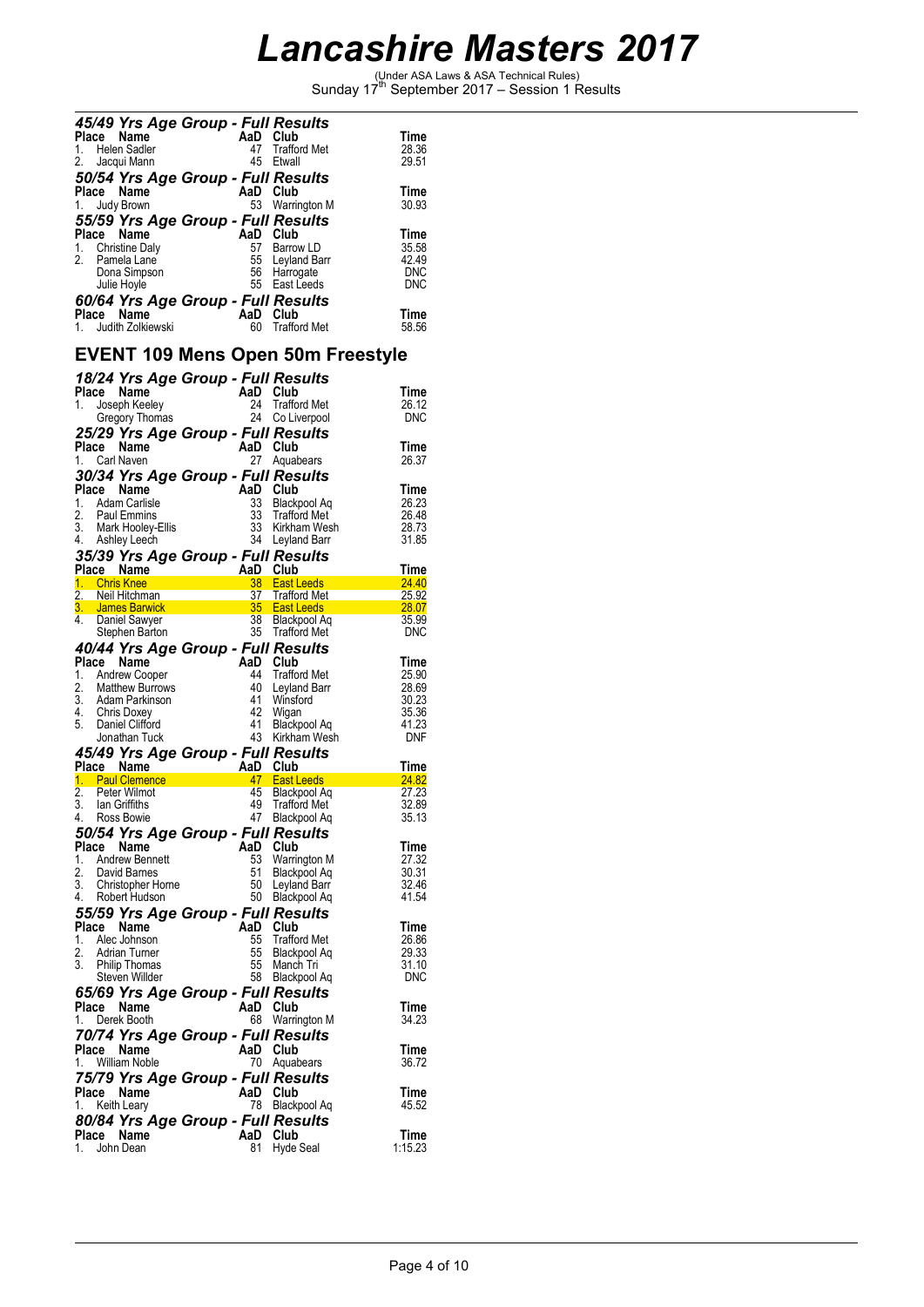(Under ASA Laws & ASA Technical Rules) Sunday 17th September 2017 – Session 1 Results

|                                                                    | <b>EVENT 110 Womens Open 100m Butterfly</b> |                       |                |                |                |  |  |  |
|--------------------------------------------------------------------|---------------------------------------------|-----------------------|----------------|----------------|----------------|--|--|--|
| 18/24 Yrs Age Group - Full Results                                 |                                             |                       |                |                |                |  |  |  |
| Place Name<br>1. Louisa Zolkiewski                                 | AaD Club<br>24 Trafford Met                 | Time<br>1:10.81       | 50<br>32.89    |                |                |  |  |  |
| 25/29 Yrs Age Group - Full Results                                 |                                             |                       |                |                |                |  |  |  |
| Place Name<br>AaD Club                                             |                                             | Time                  | 50             |                |                |  |  |  |
| 1. Sara James<br>2. Bethan Corley                                  | 25 Co Liverpool<br>25 Hoylake               | 1:11.99<br>1:15.04    | 33.81<br>34.73 |                |                |  |  |  |
| 45/49 Yrs Age Group - Full Results                                 |                                             |                       |                |                |                |  |  |  |
| Place Name                                                         | AaD Club                                    | Time                  | 50             |                |                |  |  |  |
| 1. Nicola Latty<br>Andrea Thomas                                   | 46 Holywell<br>48 Hoylake                   | 1:11.81<br><b>DNF</b> | 34.64          |                |                |  |  |  |
| 70/74 Yrs Age Group - Full Results                                 |                                             |                       |                |                |                |  |  |  |
| Place Name                                                         | AaD Club                                    | Time                  | 50             |                |                |  |  |  |
| Patricia Jackson                                                   | 70 East Anglian                             | DQ 5                  |                |                |                |  |  |  |
| <b>EVENT 111 Mens Open 100m Butterfly</b>                          |                                             |                       |                |                |                |  |  |  |
| 25/29 Yrs Age Group - Full Results                                 |                                             |                       |                |                |                |  |  |  |
| Place Name                                                         | AaD Club                                    | Time                  | 50             |                |                |  |  |  |
| 1. Dean Heaps                                                      | 25 Preston                                  | 1:08.36               | 31.12          |                |                |  |  |  |
| 35/39 Yrs Age Group - Full Results<br>Place Name                   | AaD Club                                    | Time                  | 50             |                |                |  |  |  |
| Stephen Barton                                                     | 35 Trafford Met                             | <b>DNC</b>            |                |                |                |  |  |  |
| Paul Barnard                                                       | 36 Trafford Met                             | <b>DNC</b>            |                |                |                |  |  |  |
| 40/44 Yrs Age Group - Full Results                                 |                                             |                       |                |                |                |  |  |  |
| Place Name<br>1. Richard Symons                                    | AaD Club<br>43 Trafford Met                 | Time<br>1:06.35       | 50<br>30.99    |                |                |  |  |  |
| 2. Ben Shaw in the Shaw                                            | <b>East Leeds</b>                           | 1:06.58               | 31.48          |                |                |  |  |  |
| 50/54 Yrs Age Group - Full Results                                 |                                             |                       |                |                |                |  |  |  |
| Place Name<br><b>Example 2 AaD</b> Club<br>1. Christopher Willcock | 51 Co Manch Ag                              | Time<br>1:07.57       | 50<br>31.17    |                |                |  |  |  |
| 2. Anthony Wylie                                                   | 50 Prescot                                  | 1:10.22               | 32.47          |                |                |  |  |  |
| 55/59 Yrs Age Group - Full Results                                 |                                             |                       |                |                |                |  |  |  |
| Place Name                                                         | AaD Club                                    | Time                  | 50             |                |                |  |  |  |
| 1. Mark Jones                                                      | 57 Warrington M                             | 1:25.04               | 39.45          |                |                |  |  |  |
| <b>EVENT 112 Mens/Womens Open 200m Backstroke</b>                  |                                             |                       |                |                |                |  |  |  |
| <b>MENS 30/34 Yrs Age Group - Full Results</b>                     |                                             |                       |                |                |                |  |  |  |
| Place Name<br>1. Nicholas Hope                                     | AaD Club<br>33 Wigan                        | Time<br>2:23.23       | 50<br>33.27    | 100<br>1:09.11 | 150<br>1:46.48 |  |  |  |
| <b>MENS 50/54 Yrs Age Group - Full Results</b>                     |                                             |                       |                |                |                |  |  |  |
| Place Name                                                         | AaD Club                                    | Time                  | 50             | 100            | 150            |  |  |  |
| 1. Russell Mason                                                   | 54 Warrington M                             | 2:30.74               | 1:13.10        | 1:52.03        | 2:30.74        |  |  |  |
| 2. Andrew Cox                                                      | 50 Blackpool Aq                             | 2:34.83               | 35.68          | 1:14.45        | 1:54.38        |  |  |  |
| <b>MENS 55/59 Yrs Age Group - Full Results</b><br>Place Name       | AaD Club                                    | Time                  | 50             | 100            | 150            |  |  |  |
| 1. Mark Jones                                                      | 57 Warrington M                             | 2:54.73               | 42.33          | 1:27.51        | 2:11.09        |  |  |  |
| MENS 70/74 Yrs Age Group - Full Results                            |                                             |                       |                |                |                |  |  |  |
| Place Name<br>Graham Padgett<br>1.                                 | AaD Club<br>70 Warrington M                 | Time<br>3:05.08       | 50<br>42.71    | 100<br>1:29.29 | 150<br>2:17.38 |  |  |  |
| 2. Bill Redfern                                                    | 71 Co Chester                               | 3:29.99               | 49.45          | 1:42.80        | 2:38.34        |  |  |  |
| <b>WOMENS 25/29 Yrs Age Group - Full Results</b>                   |                                             |                       |                |                |                |  |  |  |
| Place Name                                                         | AaD Club                                    | Time                  | 50             | 100            | 150            |  |  |  |
| 1. Christy Ord<br><b>WOMENS 50/54 Yrs Age Group - Full Results</b> | 27 Co Liverpool                             | 2:41.91               | 37.33          | 1:17.99        | 2:00.03        |  |  |  |
| Place Name                                                         | AaD Club                                    | Time                  | 50             | 100            | 150            |  |  |  |
| Judy Brown                                                         | 53 Warrington M                             | DQ 5                  |                |                |                |  |  |  |
| <b>WOMENS 55/59 Yrs Age Group - Full Results</b>                   |                                             |                       |                |                |                |  |  |  |
| Place Name                                                         | AaD Club                                    | Time                  | 50             | 100            | 150            |  |  |  |
| Julie Hoyle<br><b>WOMENS 70/74 Yrs Age Group - Full Results</b>    | 55 East Leeds                               | <b>DNC</b>            |                |                |                |  |  |  |
| Place Name                                                         | AaD Club                                    | Time                  | 50             | 100            | 150            |  |  |  |
| 1. Frances Jenkins                                                 | 71 Southport                                | 3:29.90               | 49.08          | 1:41.40        | 2:35.57        |  |  |  |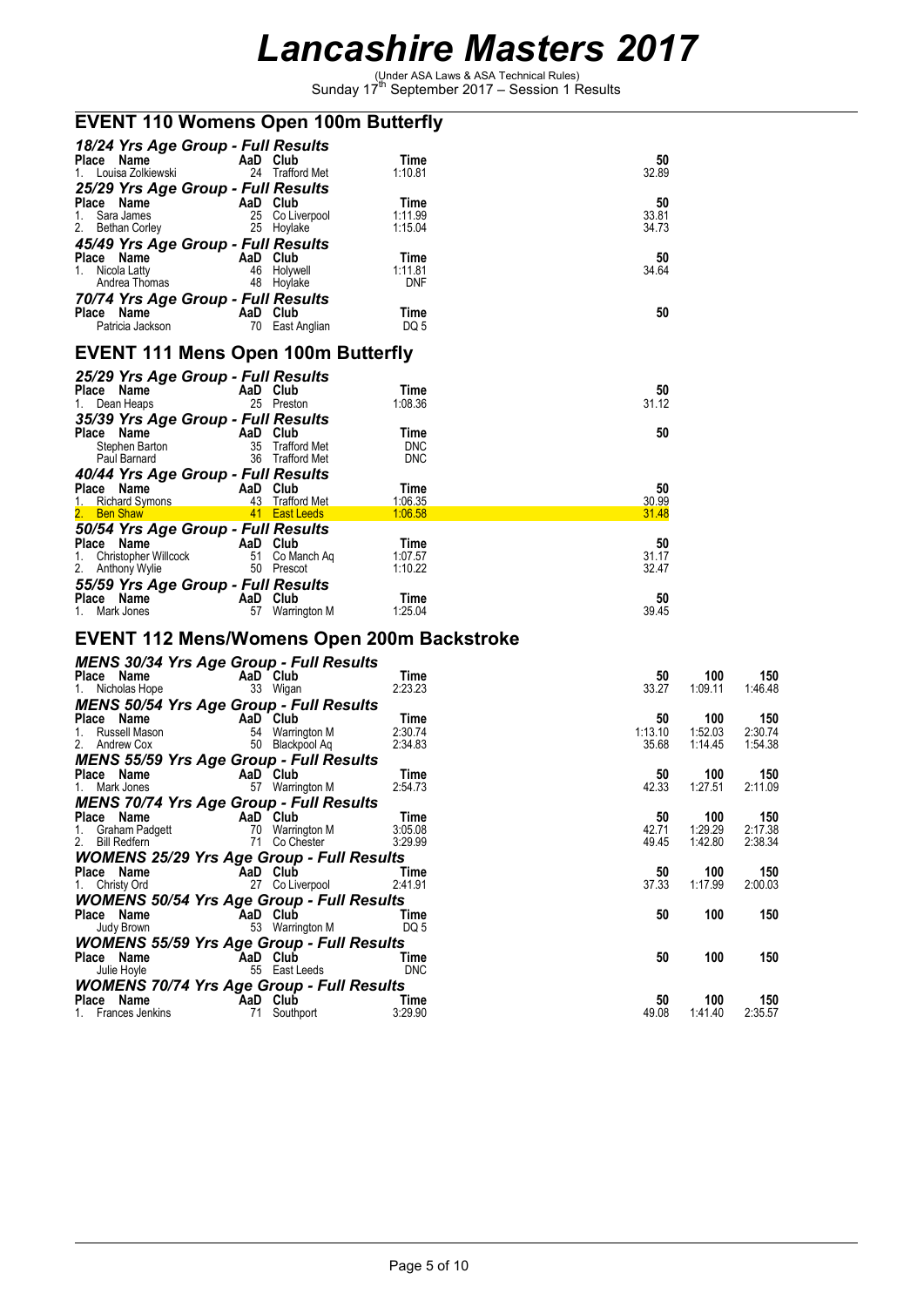(Under ASA Laws & ASA Technical Rules) Sunday 17th September 2017 – Session 2 Results

### **EVENT 201 Mens/Womens Open 200m Butterfly**

| <b>MENS 40/44 Yrs Age Group - Full Results</b>                                                                                                                                                                                                                  |                        |                 |                |                    |                    |
|-----------------------------------------------------------------------------------------------------------------------------------------------------------------------------------------------------------------------------------------------------------------|------------------------|-----------------|----------------|--------------------|--------------------|
| <b>Place Name</b><br>1. Richard Symons <b>COM</b> 43 Trafford Met                                                                                                                                                                                               |                        | Time            | 50             | 100                | 150                |
|                                                                                                                                                                                                                                                                 |                        | 2:34.81         | 33.63          | 1:14.03            | 1:55.08            |
| <b>MENS 55/59 Yrs Age Group - Full Results</b>                                                                                                                                                                                                                  |                        |                 |                |                    |                    |
| <b>Place Name</b><br>1. Mark Jones<br>1. Mark Jones<br>1. Mark Jones                                                                                                                                                                                            |                        | Time<br>3:02.05 | 50<br>40.01    | 100<br>1:25.82     | 150<br>2:13.61     |
|                                                                                                                                                                                                                                                                 |                        |                 |                |                    |                    |
| <b>WOMENS 25/29 Yrs Age Group - Full Results</b>                                                                                                                                                                                                                |                        | <b>Time</b>     | 50             | 100                | 150                |
| <b>Place Name</b><br>1. Sara James <b>COLIVE COLIVE</b><br>25 CoLiverpool                                                                                                                                                                                       |                        | 2:42.70         | 35.24          | 1:17.32            | 1:59.98            |
| <b>WOMENS 50/54 Yrs Age Group - Full Results</b>                                                                                                                                                                                                                |                        |                 |                |                    |                    |
|                                                                                                                                                                                                                                                                 |                        |                 | 50             | 100                | 150                |
| Place Name AaD Club Time<br>1. Judy Brown 53 Warrington M 2:49.30                                                                                                                                                                                               |                        |                 | 37.49          | 1:20.28            | 2:05.12            |
| <b>WOMENS 70/74 Yrs Age Group - Full Results</b>                                                                                                                                                                                                                |                        |                 |                |                    |                    |
| Place Name<br>1. Patricia Jackson<br>1. Patricia Jackson<br>10 East Anglian                                                                                                                                                                                     | <b>Example 2</b> Time  |                 | 50             | 100                | 150                |
|                                                                                                                                                                                                                                                                 |                        | 4:05.91         | 54.15          | 1:58.06            | 3:02.39            |
| <b>EVENT 202 Mens/Womens Open 200m Breaststroke</b>                                                                                                                                                                                                             |                        |                 |                |                    |                    |
| <b>MENS 25/29 Yrs Age Group - Full Results</b>                                                                                                                                                                                                                  |                        |                 |                |                    |                    |
| <b>Place Name Capacity AaD Club</b><br>1. Dean Heaps 25 Preston                                                                                                                                                                                                 |                        | Time            | 50             | 100                | 150                |
|                                                                                                                                                                                                                                                                 |                        | 2:32.30         | 35.48          | 1:14.92            | 1:54.78            |
| <b>MENS 35/39 Yrs Age Group - Full Results</b>                                                                                                                                                                                                                  |                        |                 |                |                    |                    |
|                                                                                                                                                                                                                                                                 |                        |                 | 50             | 100                | 150                |
| Place Name AaD Club<br>1. Philip Woods 39 Warrington M 2:41.49<br>2. Philip Burchell<br>2. Philip Burchell<br>2. Philip Burchell<br>2. Philip Burchell<br>2. 2.42.06                                                                                            |                        |                 | 37.64<br>37.72 | 1:19.64<br>1:19.14 | 2:00.82<br>2:00.51 |
| <b>MENS 45/49 Yrs Age Group - Full Results</b>                                                                                                                                                                                                                  |                        |                 |                |                    |                    |
|                                                                                                                                                                                                                                                                 |                        | Time            | 50             | 100                | 150                |
| Place Name<br>Neill Hughes<br>16 Trafford Met                                                                                                                                                                                                                   |                        | <b>DNC</b>      |                |                    |                    |
| <b>MENS 55/59 Yrs Age Group - Full Results</b>                                                                                                                                                                                                                  |                        |                 |                |                    |                    |
| <b>Place Name</b><br>1. Mark Jones<br>1. Mark Jones<br>1. Mark Jones<br>1. Mark Jones<br>1. Mark Jones<br>1. Mark Jones<br>1. Mark Jones<br>1. Mark Jones<br>1. Mark Jones<br>1. Mark Jones<br>1. Mark Jones<br>1. Mark Jones<br>1. Mark Jones<br>1. Mark Jones |                        | Time            | 50             | 100                | 150                |
|                                                                                                                                                                                                                                                                 |                        | 3:11.90         | 43.94          | 1:32.62            | 2:22.41            |
| <b>MENS 60/64 Yrs Age Group - Full Results</b>                                                                                                                                                                                                                  |                        |                 |                |                    |                    |
| <b>Place Name</b><br>1. David Burchell <b>Capacity</b> 62 Mold                                                                                                                                                                                                  |                        | Time<br>3:19.03 | 50<br>44.99    | 100<br>1:35.53     | 150<br>2:27.32     |
|                                                                                                                                                                                                                                                                 |                        |                 |                |                    |                    |
| <b>MENS 70/74 Yrs Age Group - Full Results</b>                                                                                                                                                                                                                  |                        | Time            | 50             | 100                | 150                |
| <b>Place Name</b><br>1. Graham Padgett <b>Container 1. Craham Padgett</b> 70 Warrington M                                                                                                                                                                       |                        | 3:27.48         | 46.52          | 1:39.15            | 2:33.35            |
| <b>WOMENS 40/44 Yrs Age Group - Full Results</b>                                                                                                                                                                                                                |                        |                 |                |                    |                    |
| Place Name AaD Club<br>1. Claire Sawers 41 Wigan                                                                                                                                                                                                                |                        | Time            | 50             | 100                | 150                |
|                                                                                                                                                                                                                                                                 |                        | 3:21.66         | 44.49          | 1:35.98            | 2:29.16            |
| <b>WOMENS 45/49 Yrs Age Group - Full Results</b>                                                                                                                                                                                                                |                        |                 |                |                    |                    |
| <b>Place Name</b><br>1. Andrea Thomas <b>AaD Club</b><br>48 Hoylake                                                                                                                                                                                             | <b>Time</b><br>3:24.78 |                 | 50             | 100                | 150                |
|                                                                                                                                                                                                                                                                 |                        |                 | 45.90          | 1:37.95            | 2:31.41            |
| <b>WOMENS 55/59 Yrs Age Group - Full Results</b>                                                                                                                                                                                                                |                        |                 |                |                    |                    |
| <b>Place Name</b><br>1. Christine Daly<br>1. Christine Daly<br>1. Christine Daly                                                                                                                                                                                | <b>Example 2</b> Time  | 3:58.22         | 50<br>54.05    | 100<br>1.54.00     | 150<br>2:56.44     |
|                                                                                                                                                                                                                                                                 |                        |                 |                |                    |                    |
| <b>EVENT 203 Womens Open 50m Butterfly</b>                                                                                                                                                                                                                      |                        |                 |                |                    |                    |

| 18/24 Yrs Age Group - Full Results                                                    |                                                             |                        |
|---------------------------------------------------------------------------------------|-------------------------------------------------------------|------------------------|
| Place Name<br>1. Louisa Zolkiewski<br>2. Sarah Sharrock                               | AaD<br>Club<br>24<br><b>Trafford Met</b><br>23 Trafford Met | Time<br>30.32<br>46.06 |
| 25/29 Yrs Age Group - Full Results<br>Place Name<br>1. Sara James                     | AaD Club<br>25 Co Liverpool                                 | Time<br>32.27          |
| 45/49 Yrs Age Group - Full Results<br>Place Name<br>1. Jacqui Mann<br>2. Helen Sadler | AaD Club<br>45<br>Etwall<br>47 Trafford Met                 | Time<br>32.22<br>33.10 |
| 55/59 Yrs Age Group - Full Results<br>Place Name<br>Dona Simpson                      | AaD Club<br>56 Harrogate                                    | Time<br><b>DNC</b>     |
| 70/74 Yrs Age Group - Full Results<br>Place Name<br>1. Patricia Jackson               | AaD<br>Club<br>East Anglian<br>70                           | Time<br>46.30          |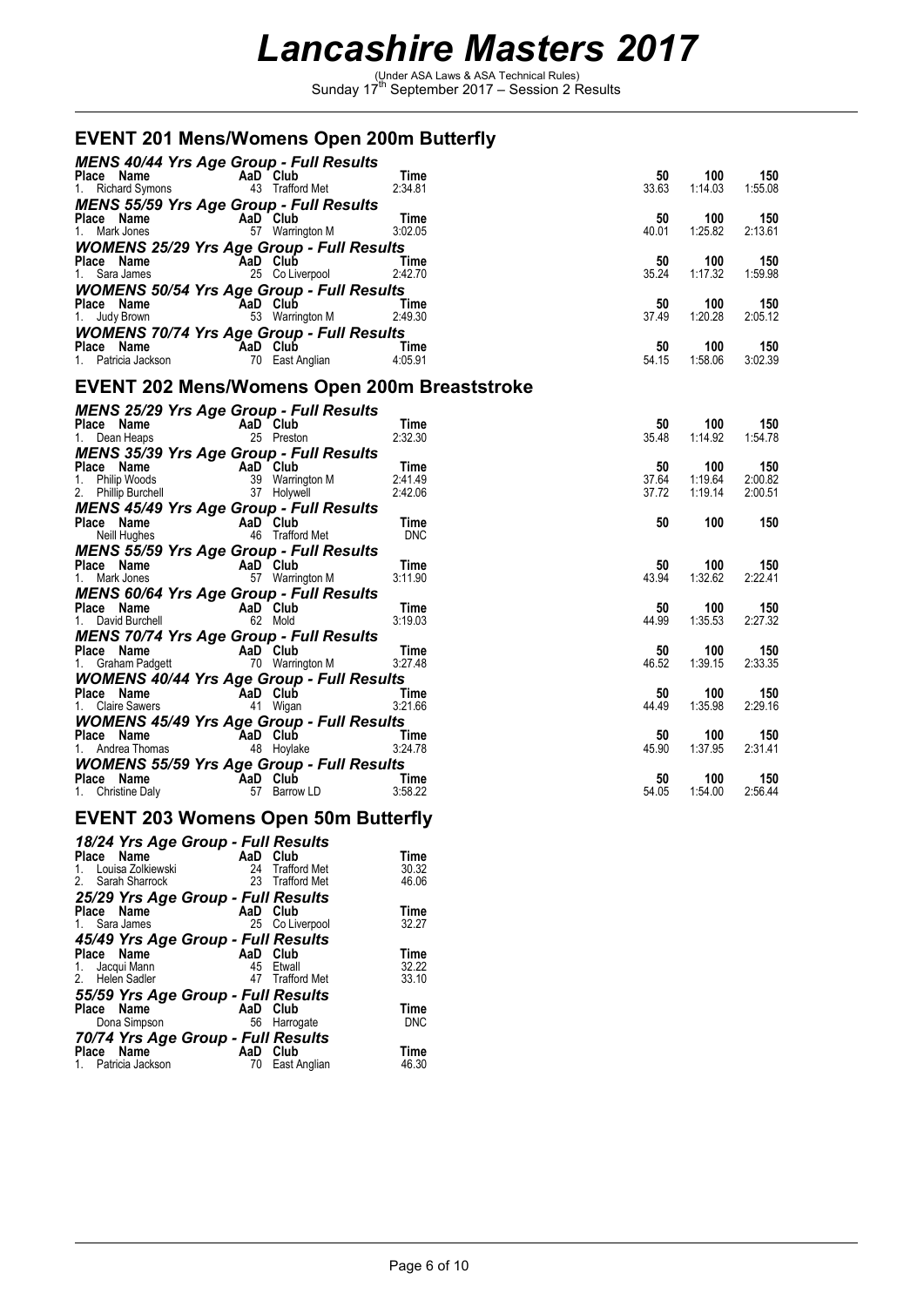(Under ASA Laws & ASA Technical Rules) Sunday 17th September 2017 – Session 2 Results

|          |       |                                      | 30/34 Yrs Age Group - Full Results                                                                                                                                                                                                   |                 |                              |               |
|----------|-------|--------------------------------------|--------------------------------------------------------------------------------------------------------------------------------------------------------------------------------------------------------------------------------------|-----------------|------------------------------|---------------|
|          |       | Place Name                           |                                                                                                                                                                                                                                      | AaD Club        |                              | Time          |
| 1.       |       | Ashley Leech                         |                                                                                                                                                                                                                                      |                 | 34 Leyland Barr              | 37.66         |
|          |       |                                      | 35/39 Yrs Age Group - Full Results                                                                                                                                                                                                   |                 |                              |               |
|          |       | Place Name                           |                                                                                                                                                                                                                                      | AaD Club        |                              | Time          |
|          |       | 1. Chris Knee                        |                                                                                                                                                                                                                                      | 38 <sup>2</sup> | <b>East Leeds</b>            | 27.03         |
|          |       |                                      | 2. James Barwick <b>Communist Communist Communist Communist Communist Communist Communist Communist Communist Communist Communist Communist Communist Communist Communist Communist Communist Communist Communist Communist Comm</b> | 35 <sup>2</sup> | <b>East Leeds</b>            | 28.23         |
|          |       |                                      |                                                                                                                                                                                                                                      |                 | 37 Trafford Met              | 28.36         |
|          |       | 3. Neil Hitchman<br>4. Daniel Sawyer |                                                                                                                                                                                                                                      |                 | 38 Blackpool Aq              | 42.70         |
|          |       | Stephen Barton                       |                                                                                                                                                                                                                                      |                 | 35 Trafford Met              | <b>DNC</b>    |
|          |       |                                      | 40/44 Yrs Age Group - Full Results                                                                                                                                                                                                   |                 |                              |               |
|          | Place | Name                                 |                                                                                                                                                                                                                                      | AaD Club        |                              | Time          |
| 1.       |       | Andrew Cooper                        |                                                                                                                                                                                                                                      | 44              | <b>Trafford Met</b>          | 28.75         |
| 2.       |       | Matthew Burrows                      |                                                                                                                                                                                                                                      | 40              | Leyland Barr                 | 31.59         |
|          |       |                                      |                                                                                                                                                                                                                                      | 42              | Wigan                        | 40.96         |
|          |       | 3. Chris Doxey<br>4. Daniel Clifford |                                                                                                                                                                                                                                      | 41              | Blackpool Aq                 | 1:01.11       |
|          |       |                                      | 45/49 Yrs Age Group - Full Results                                                                                                                                                                                                   |                 |                              |               |
|          |       |                                      | a and <b>Aal Club</b><br>1. Paul Clemence <b>Aal Club</b><br>2. Ian Griffiths <b>1. East L</b>                                                                                                                                       |                 |                              | Time          |
|          |       |                                      |                                                                                                                                                                                                                                      |                 | <b>East Leeds</b>            | 27.61         |
|          |       |                                      |                                                                                                                                                                                                                                      |                 | 49 Trafford Met              | 40.46         |
|          |       |                                      |                                                                                                                                                                                                                                      |                 |                              |               |
| Place    |       |                                      | 50/54 Yrs Age Group - Full Results                                                                                                                                                                                                   |                 |                              | Time          |
| 1.       |       |                                      | <b>ace Name Capital AaD Club</b><br>Christopher Willcock 51 Co Manus<br>Russell Mason 54 Warri                                                                                                                                       |                 | Co Manch Ag                  | 29.73         |
| 2.       |       | Russell Mason                        |                                                                                                                                                                                                                                      |                 | 54 Warrington M              | 29.84         |
|          |       | 3. Robert Hudson                     |                                                                                                                                                                                                                                      | 50              | Blackpool Aq                 | 59.81         |
|          |       |                                      |                                                                                                                                                                                                                                      |                 |                              |               |
|          |       |                                      | 55/59 Yrs Age Group - Full Results                                                                                                                                                                                                   |                 |                              |               |
|          | Place | Name<br><b>Adrian Turner</b>         | 55                                                                                                                                                                                                                                   | AaD Club        |                              | Time<br>32.50 |
| 1.<br>2. |       | Philip Thomas                        |                                                                                                                                                                                                                                      |                 | Blackpool Aq<br>55 Manch Tri | 35.46         |
|          |       |                                      |                                                                                                                                                                                                                                      |                 |                              |               |
|          |       |                                      | 60/64 Yrs Age Group - Full Results                                                                                                                                                                                                   |                 |                              |               |
|          | Place | Name                                 | AaD                                                                                                                                                                                                                                  |                 | Club                         | Time          |
|          |       | John Weaver                          |                                                                                                                                                                                                                                      | 63              | Aquabears                    | <b>DNC</b>    |
|          |       |                                      | 65/69 Yrs Age Group - Full Results                                                                                                                                                                                                   |                 |                              |               |
| Place    |       | Name                                 | AaD                                                                                                                                                                                                                                  |                 | Club                         | Time          |
| 1.       |       | Derek Booth                          |                                                                                                                                                                                                                                      |                 | 68 Warrington M              | 40.71         |
|          |       |                                      |                                                                                                                                                                                                                                      |                 |                              |               |
|          |       |                                      |                                                                                                                                                                                                                                      |                 |                              |               |
|          | Place | Name                                 | 70/74 Yrs Age Group - Full Results<br>AaD                                                                                                                                                                                            |                 | Club                         | Time          |
|          |       | 1. Bill Redfern                      | 71                                                                                                                                                                                                                                   |                 | Co Chester                   | 37.22         |
|          |       | 2. William Noble                     | 70                                                                                                                                                                                                                                   |                 | Aquabears                    | 39.79         |

#### **EVENT 204 Mens Open 50m Butterfly**

#### **EVENT 205 Womens Open 100m Freestyle**

| 18/24 Yrs Age Group - Full Results        |          |                     |            |       |
|-------------------------------------------|----------|---------------------|------------|-------|
| Place<br>Name                             | AaD Club |                     | Time       | 50    |
| Sarah Sharrock                            |          | 23 Trafford Met     | 1:33.90    | 44.37 |
| 25/29 Yrs Age Group - Full Results        |          |                     |            |       |
| Place Name                                | AaD Club |                     | Time       | 50    |
| 1.<br>Jamie-Leigh Clayton                 |          | 27 Trafford Met     | 1:13.64    | 36.63 |
| 2.<br>Harriet Baker                       |          | 29 Trafford Met     | 1:14.75    | 35.74 |
| 40/44 Yrs Age Group - Full Results        |          |                     |            |       |
| Place Name<br>AaD Club<br>40 Blackpool Aq |          |                     | Time       | 50    |
| Shelley Hall<br>1.                        |          |                     | 1:09.34    | 32.49 |
| 2.<br>Melanie Sayed                       |          | 43 Co Liverpool     | 1:12.45    |       |
| 45/49 Yrs Age Group - Full Results        |          |                     |            |       |
| <b>AaD</b> Club<br>Place Name             |          |                     | Time       | 50    |
| Nicola Latty<br>1.                        |          | 46 Holywell         | 1:04.71    | 31.99 |
| 2. Andrea Thomas                          |          | 48 Hoylake          | 1:14.98    | 35.67 |
| 50/54 Yrs Age Group - Full Results        |          |                     |            |       |
| Place Name                                | AaD Club |                     | Time       | 50    |
| Judy Brown<br>1.                          |          | 53 Warrington M     | 1:06.49    | 32.32 |
| 55/59 Yrs Age Group - Full Results        |          |                     |            |       |
| Place Name                                | AaD Club |                     | Time       | 50    |
| Dona Simpson                              |          | 56 Harrogate        | <b>DNC</b> |       |
| 60/64 Yrs Age Group - Full Results        |          |                     |            |       |
| Place Name                                | AaD Club |                     | Time       | 50    |
| Jill Jones<br>1.                          | 60       | Blackpool Aq        | 1:12.47    | 34.40 |
|                                           |          |                     |            |       |
| <b>EVENT 206 Mens Open 100m Freestyle</b> |          |                     |            |       |
|                                           |          |                     |            |       |
| 18/24 Yrs Age Group - Full Results        |          |                     |            |       |
| Place<br>Name                             | AaD Club |                     | Time       | 50    |
| Joseph Keeley<br>1.                       | 24       | Trafford Met        | 57.67      | 27.78 |
| Gregory Thomas                            |          | 24 Co Liverpool     | <b>DNC</b> |       |
| 30/34 Yrs Age Group - Full Results        |          |                     |            |       |
| Place Name                                | AaD Club |                     | Time       | 50    |
| <b>Paul Emmins</b><br>1.                  | 33       | <b>Trafford Met</b> | 58.52      | 27.36 |
| 2.<br>Mark Hooley-Ellis                   |          | 33 Kirkham Wesh     | 1:03.86    | 30.58 |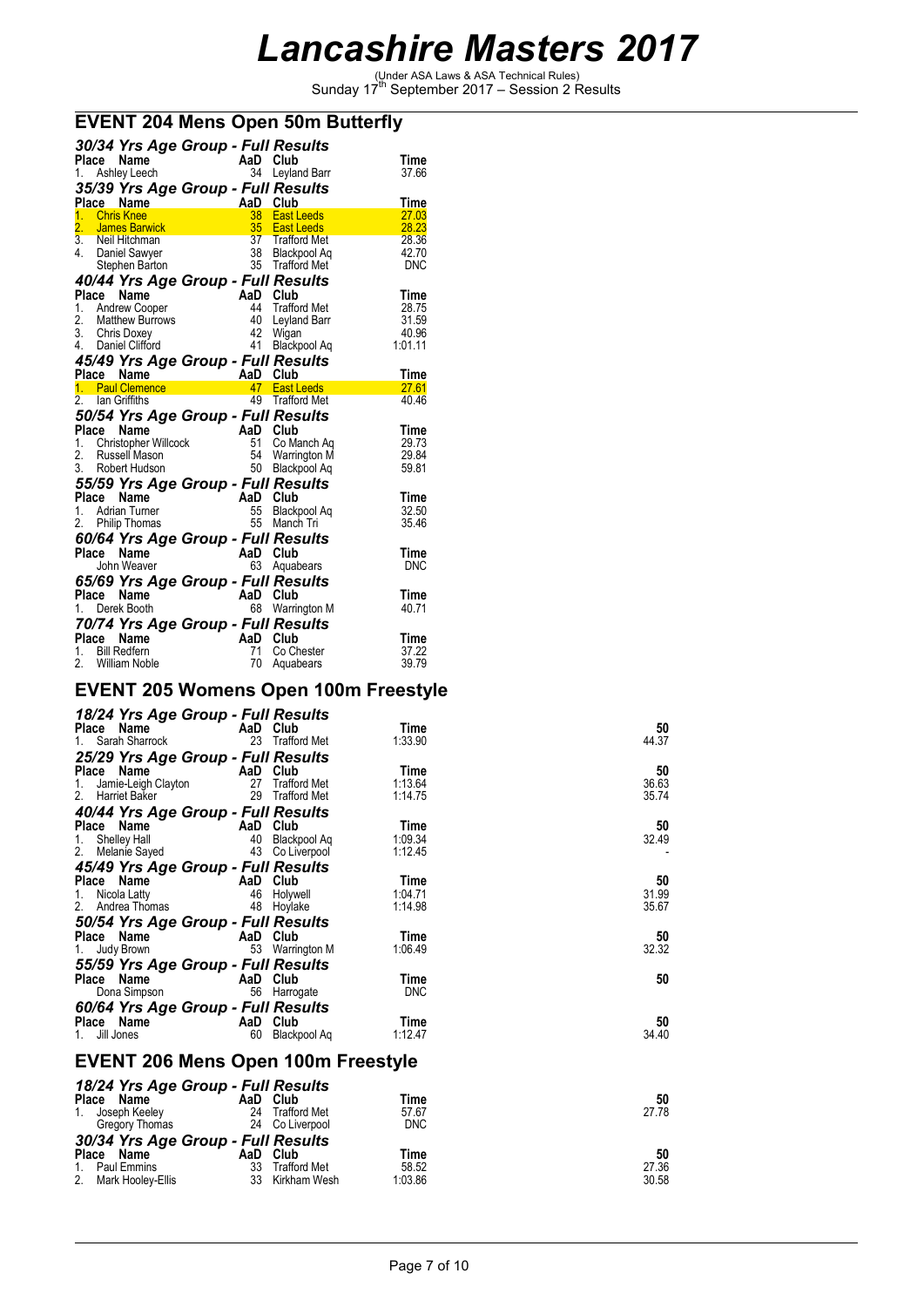(Under ASA Laws & ASA Technical Rules) Sunday 17th September 2017 – Session 2 Results

| 35/39 Yrs Age Group - Full Results |          |                   |            |         |
|------------------------------------|----------|-------------------|------------|---------|
| Place<br>Name                      | AaD Club |                   | Time       | 50      |
| <b>Chris Knee</b><br>1.            | 38       | <b>East Leeds</b> | 55.13      | 26.05   |
| Neil Hitchman                      |          | 37 Trafford Met   | 57.75      | 28.02   |
| Stephen Barton                     | 35       | Trafford Met      | <b>DNC</b> |         |
| Paul Barnard                       |          | 36 Trafford Met   | <b>DNC</b> |         |
| 40/44 Yrs Age Group - Full Results |          |                   |            |         |
| Place Name                         | AaD Club |                   | Time       | 50      |
| <b>Andrew Cooper</b><br>1.         |          | 44 Trafford Met   | 58.22      | 28.27   |
| 2.<br><b>Ben Shaw</b>              | 41       | <b>East Leeds</b> | 59.11      | 59.11   |
| 3.<br>Adam Parkinson               |          | 41 Winsford       | 1:05.33    | 31.32   |
| 4.<br>Chris Doxey                  |          | 42 Wigan          | 1:19.67    | 1:19.67 |
| 45/49 Yrs Age Group - Full Results |          |                   |            |         |
| <b>Place</b><br><b>Name</b>        | AaD      | Club              | Time       | 50      |
| Peter Wilmot<br>1.                 | 45       | Blackpool Aq      | 1:00.26    | 28.94   |
| 2.<br>Ross Bowie                   | 47       | Blackpool Aq      | 1:16.83    | 36.32   |
| Neill Hughes                       |          | 46 Trafford Met   | <b>DNC</b> |         |
| 50/54 Yrs Age Group - Full Results |          |                   |            |         |
| Place<br>Name                      | AaD Club |                   | Time       | 50      |
| Andrew Bennett<br>1.               | 53       | Warrington M      | 1:00.92    | 28.94   |
| 2.<br><b>Anthony Wylie</b>         |          | 50 Prescot        | 1:03.34    | 30.59   |
| 55/59 Yrs Age Group - Full Results |          |                   |            |         |
| Place<br>Name                      | AaD Club |                   | Time       | 50      |
| 1.<br>Mark Jones                   | 57       | Warrington M      | 1:08.68    | 33.45   |
| Steven Willder                     | 58       | Blackpool Aq      | 1:21.40    | 38.74   |
| Adrian Turner                      | 55       | Blackpool Aq      | <b>DNC</b> |         |
| 60/64 Yrs Age Group - Full Results |          |                   |            |         |
| Place<br>Name                      | AaD Club |                   | Time       | 50      |
| Geoffrey Holme                     | 63       | Trafford Met      | 1:08.49    | 32.65   |
|                                    |          |                   |            |         |
| 65/69 Yrs Age Group - Full Results |          |                   |            |         |
| Place<br>Name                      | AaD Club |                   | Time       | 50      |
| Derek Booth                        | 68       | Warrington M      | 1:21.03    | 38.94   |
| 75/79 Yrs Age Group - Full Results |          |                   |            |         |
| Place Name                         | AaD Club |                   | Time       | 50      |
| Keith Leary<br>1.                  | 78       | Blackpool Aq      | 1:45.86    | 50.18   |
| 80/84 Yrs Age Group - Full Results |          |                   |            |         |
| Place<br>Name                      | AaD      | Club              | Time       | 50      |
| John Dean                          | 81       | Hyde Seal         | <b>DNC</b> |         |

#### **EVENT 207 Womens Open 50m Breaststroke**

| 35/39 Yrs Age Group - Full Results               |                |                     |                                 |
|--------------------------------------------------|----------------|---------------------|---------------------------------|
| Place Name<br>Carole Jepson<br>1.                | AaD Club<br>35 | Leyland Barr        | Time<br>37.95<br>45.13<br>50.97 |
| 40/44 Yrs Age Group - Full Results               |                |                     |                                 |
| Place Name                                       | AaD Club       |                     | Time                            |
| 1. Claire Sawers                                 | 41             | Wigan               | 42.86                           |
| 45/49 Yrs Age Group - Full Results               |                |                     |                                 |
| Place Name                                       | AaD<br>45      | Club<br>Etwall      | Time<br>39.70                   |
| 1. Jacqui Mann                                   |                |                     |                                 |
| 50/54 Yrs Age Group - Full Results<br>Place Name | AaD Club       |                     | Time                            |
| 1. Geraldine Bolton                              | 51             | <b>Trafford Met</b> | 41.02                           |
|                                                  |                |                     |                                 |
| 55/59 Yrs Age Group - Full Results<br>Place Name | AaD            | Club                | Time                            |
| 1. Christine Daly                                | 57             | Barrow LD           | 51.52                           |
| 2. Pamela Lane                                   | 55             | Leyland Barr        | 1:01.09                         |
| 60/64 Yrs Age Group - Full Results               |                |                     |                                 |
| Place Name                                       | AaD            | Club                | Time                            |
| Judith Zolkiewski                                | 60             | <b>Trafford Met</b> | 1:07.70                         |

### **EVENT 208 Mens Open 50m Breaststroke**

| 18/24 Yrs Age Group - Full Results<br>Place Name<br>1. Joseph Keeley                                        |                 | AaD Club<br>24 Trafford Met      | <b>Time</b><br>31.75             |
|-------------------------------------------------------------------------------------------------------------|-----------------|----------------------------------|----------------------------------|
| 25/29 Yrs Age Group - Full Results<br>Place Name<br>1. Dean Heaps                                           |                 | AaD Club<br>25 Preston           | <b>Time</b><br>31.16             |
| 30/34 Yrs Age Group - Full Results<br>Place Name<br>1. Mark Hooley-Ellis                                    |                 | AaD Club<br>33 Kirkham Wesh      | Time<br>40.46                    |
| 35/39 Yrs Age Group - Full Results<br>Place Name<br><b>Phillip Burchell</b><br>$1_{\cdot}$<br>Daniel Sawyer | AaD<br>37<br>38 | Club<br>Holywell<br>Blackpool Aq | Time<br>35.25<br>DQ <sub>3</sub> |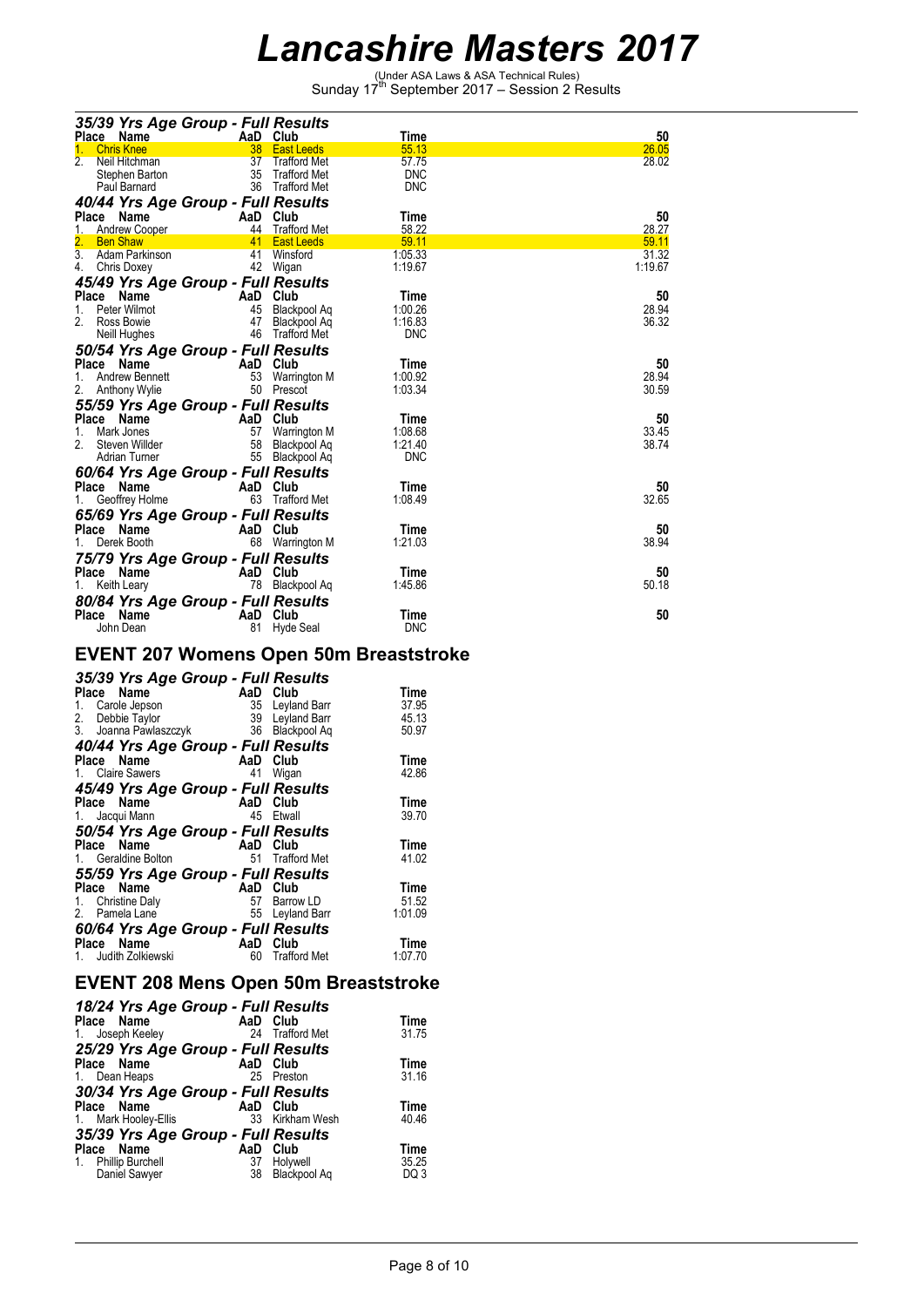(Under ASA Laws & ASA Technical Rules) Sunday 17th September 2017 – Session 2 Results

|                   |       |                                       | 40/44 Yrs Age Group - Full Results        |                                      |                |
|-------------------|-------|---------------------------------------|-------------------------------------------|--------------------------------------|----------------|
| Place             |       | Name                                  | AaD                                       | Club                                 | Time           |
| $1$ <sub>--</sub> |       | Adam Parkinson                        | 41                                        | Winsford                             | 35.00          |
| 2.                |       | <b>Ben Shaw</b><br>3. Matthew Burrows | 41                                        | <b>East Leeds</b>                    | 36.14          |
|                   |       | 4. Jonathan Tuck                      |                                           | 40 Leyland Barr<br>43 Kirkham Wesh   | 36.36<br>42.11 |
|                   |       | 5. Daniel Clifford                    |                                           | 41 Blackpool Aq                      | 56.93          |
|                   |       |                                       |                                           |                                      |                |
|                   |       |                                       | 45/49 Yrs Age Group - Full Results        |                                      |                |
| Place             |       | Name                                  | AaD                                       | Club                                 | Time           |
| 1.                |       | Peter Wilmot                          |                                           | 45 Blackpool Aq                      | 33.20<br>34.43 |
|                   |       | 2. Christopher Hamer<br>3. Ross Bowie |                                           | 45 Leyland Barr<br>47 Blackpool Aq   | 45.57          |
|                   |       | 4. Ian Griffiths                      |                                           | 49 Trafford Met                      | 46.53          |
|                   |       | Paul Clemence                         |                                           | 47 East Leeds                        | DNC            |
|                   |       |                                       |                                           |                                      |                |
|                   | Place | Name                                  | 50/54 Yrs Age Group - Full Results<br>AaD | Club                                 | Time           |
|                   |       | 1. Robert Hudson                      | 50                                        | Blackpool Ag                         | 54.67          |
|                   |       |                                       |                                           |                                      |                |
|                   |       |                                       | 55/59 Yrs Age Group - Full Results        |                                      |                |
| Place             |       | Name                                  | AaD                                       | Club                                 | Time           |
|                   |       | 1. Alec Johnson<br>2. Jeremy Greaves  | 55                                        | <b>Trafford Met</b><br>57 East Leeds | 36.23<br>37.12 |
|                   |       | 3. Philip Thomas                      |                                           | 55 Manch Tri                         | 40.84          |
|                   |       | 4. Ian Bailey                         |                                           | 58 Blackpool Aq                      | 48.62          |
|                   |       |                                       |                                           |                                      |                |
|                   |       |                                       | 60/64 Yrs Age Group - Full Results        |                                      |                |
|                   | Place | Name                                  | AaD                                       | Club                                 | Time           |
| 1.                |       | David Burchell<br>John Weaver         | 62<br>63                                  | Mold                                 | 39.19<br>DNC   |
|                   |       |                                       |                                           | Aquabears                            |                |
|                   |       |                                       | 65/69 Yrs Age Group - Full Results        |                                      |                |
| Place             |       | Name                                  | AaD                                       | Club                                 | Time           |
|                   |       | 1. Derek Booth                        |                                           | 68 Warrington M                      | 49.76          |
|                   |       |                                       | 70/74 Yrs Age Group - Full Results        |                                      |                |
|                   |       |                                       |                                           |                                      |                |
|                   | Place | Name                                  | AaD                                       | Club                                 | Time           |
| 1.                |       | George Jackson                        | 72.                                       | East Anglian                         | 49.58          |

### **EVENT 209 Womens Open 100m Backstroke**

| 18/24 Yrs Age Group - Full Results<br>Place Name<br>1. Louisa Zolkiewski          | AaD Club                    | 24 Trafford Met | Time<br>1:11.56            | 50<br>35.72          |
|-----------------------------------------------------------------------------------|-----------------------------|-----------------|----------------------------|----------------------|
| 25/29 Yrs Age Group - Full Results                                                |                             |                 |                            |                      |
| Place Name<br>1. Sara James<br>2. Harriet Baker                                   | AaD Club<br>25 Co Liverpool | 29 Trafford Met | Time<br>1:13.52<br>1:24.41 | 50<br>36.80<br>41.80 |
| 45/49 Yrs Age Group - Full Results<br>Place Name<br>1. Helen Sadler               | AaD Club                    | 47 Trafford Met | Time<br>1:14.58            | 50<br>36.94          |
| 50/54 Yrs Age Group - Full Results<br>Place Name<br>1. Judy Brown 53 Warrington M | AaD Club                    |                 | Time<br>1:13.90            | 50<br>36.20          |
| 55/59 Yrs Age Group - Full Results<br>Place Name<br>Julie Hoyle                   | AaD Club<br>55              | East Leeds      | Time<br><b>DNC</b>         | 50                   |

#### **EVENT 210 Mens Open 100m Backstroke**

| 30/34 Yrs Age Group - Full Results |          |                     |         |       |  |
|------------------------------------|----------|---------------------|---------|-------|--|
| Place Name                         | AaD Club |                     | Time    | 50    |  |
| Nicholas Hope<br>1.                | 33       | Wigan               | 1:04.56 | 31.60 |  |
| 2. Paul Emmins                     | 33       | <b>Trafford Met</b> | 1:10.96 | 34.56 |  |
| 35/39 Yrs Age Group - Full Results |          |                     |         |       |  |
| Place Name                         | AaD Club |                     | Time    | 50    |  |
| 1. James Barwick                   |          | 35 East Leeds       | 1:06.65 | 32.53 |  |
| 50/54 Yrs Age Group - Full Results |          |                     |         |       |  |
| Place Name                         | AaD      | Club                | Time    | 50    |  |
| Russell Mason<br>1.                | 54       | Warrington M        | 1:07.96 | 33.53 |  |
| 2.<br>Andrew Cox                   | 50       | Blackpool Ag        | 1:10.96 | 34.45 |  |
| 55/59 Yrs Age Group - Full Results |          |                     |         |       |  |
| Name<br>Place                      | AaD      | Club                | Time    | 50    |  |
| Mark Jones                         | 57       | Warrington M        | 1:27.33 | 42.86 |  |

#### **EVENT 211 Mens/Womens Open 200m IM**

| <b>MENS 25/29 Yrs Age Group - Full Results</b> |          |                     |             |       |         |         |
|------------------------------------------------|----------|---------------------|-------------|-------|---------|---------|
| <b>Place</b><br>Name                           | AaD Club |                     | Time        | 50    | 100     | 150     |
| 1. Dean Heaps                                  | 25       | Preston             | 2:25.09     | 30.64 | 1:10.38 | 1:49.33 |
| <b>MENS 30/34 Yrs Age Group - Full Results</b> |          |                     |             |       |         |         |
| <b>Place</b><br>Name                           | AaD Club |                     | Time        | 50    | 100     | 150     |
| 1. Nicholas Hope                               | 33       | Wigan               | 2:29.19     | 32.77 | 1:08.97 | 1:56.80 |
| <b>MENS 40/44 Yrs Age Group - Full Results</b> |          |                     |             |       |         |         |
| <b>Place</b><br>Name                           | AaD      | Club                | <b>Time</b> | 50    | 100     | 150     |
| 1. Andrew Cooper                               | 44       | <b>Trafford Met</b> | 2:29.08     | 31.49 | 1:10.10 | 1:53.96 |
| 2. Richard Symons<br>3. Chris Doxey            | 43       | <b>Trafford Met</b> | 2:31.95     | 31.57 | 1:11.72 | 1:56.74 |
|                                                | 42       | Wigan               | 3:25.02     | 41.99 | 1:36.97 | 2:39.38 |